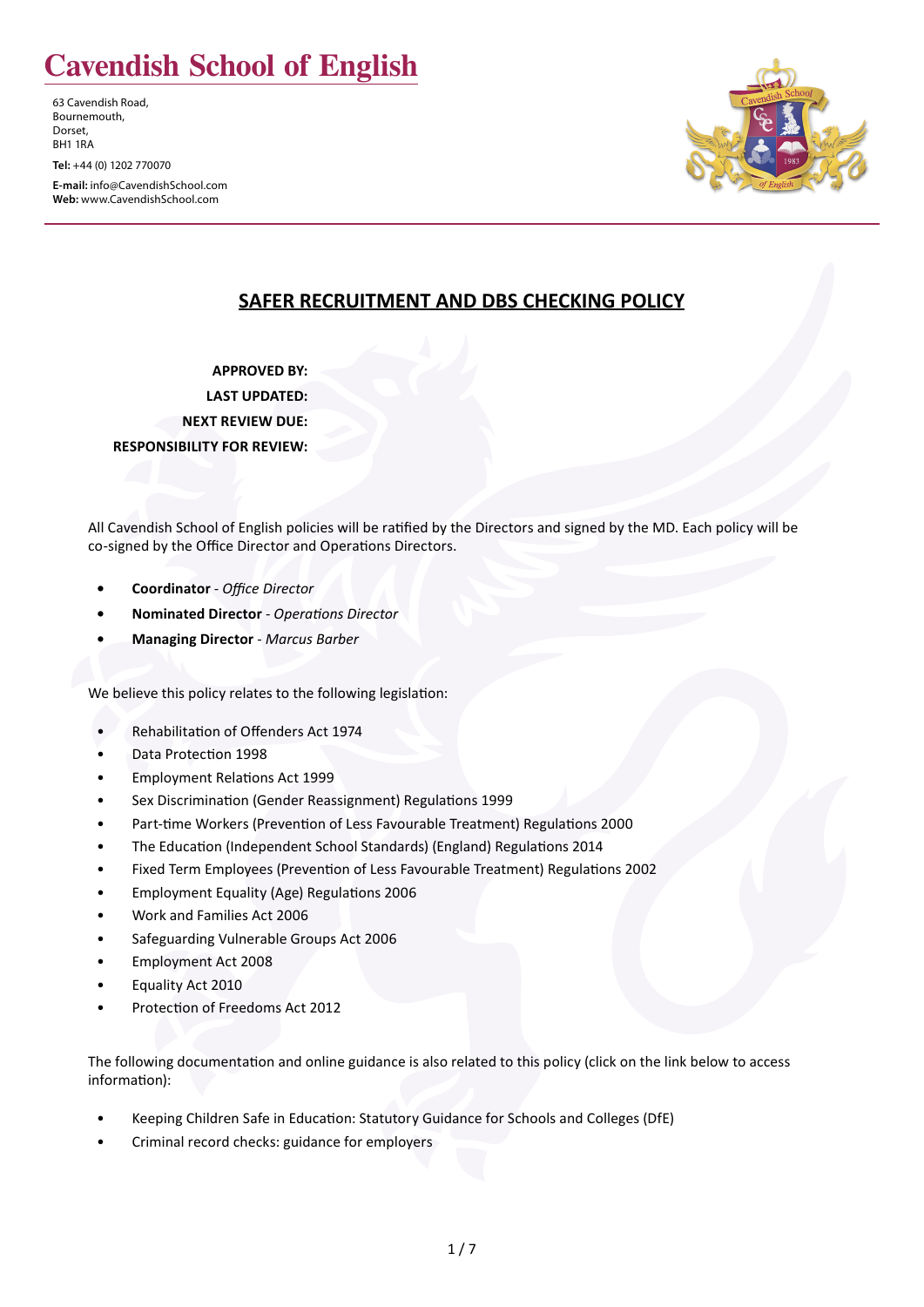We have a statutory duty to ensure safe recruitment of school personnel and volunteer helpers to this school as we are committed to safeguarding and promoting the welfare of all children. By creating a culture of safe recruitment that involves undertaking criminal record checks (DBS checks), barred list checks and prohibition checks plus obtaining references and other interview information for all prospective employees, we believe that this will help prevent, reject or identify those people who might abuse children.

#### The DBS provides the following checks namely:

**Standard check**: records of convictions, cautions, reprimands and warnings as found on the Police National Computer (PNC)

**Enhanced check**: as above plus other relevant information held by the police

Enhanced check with a Barred List check (child) and Enhanced check with a Barred List check (adult). Those people who are deemed unsuitable to work with children and vulnerable adults are placed on to either the Children's Barred List or Adults' Barred List.

We realise that the majority of school appointments are for personnel who will be responsible for the care and supervision of students on a regular basis known as regulated activity and as part of the process of safe recruitment all prospective employees will need to have an enhanced DBS check with barred list information.

Under no circumstances will we allow any individual to carry out any form of regulated activity if it comes to our attention that they have been barred.

We are aware that we do not have the power to request DBS checks and barred list checks or ask to see DBS certificates for visitors but we will ensure that all visitors are escorted whilst on school premises.

Also, we are aware that we have a legal duty to refer to the DBS anyone who has harmed, or poses a risk of harm, to a child, or if there is reason to believe the member of staff has committed one of a number of listed offences, and who has been removed from working (paid or unpaid) in regulated activity, or would have been removed had they not left. (Keeping Children Safe in Education: Statutory Guidance for Schools and Colleges (DfE))

We have a duty to ensure that all volunteers in regulated activity must have an enhanced DBS certificate with barred list check. We will not allow any volunteer to work unsupervised with students or work in regulated activity without the necessary checks.

We wish to appoint the most suitable person for each vacant position regardless of age or perceived age, marital status, sex, racial or ethnic background, religion or belief, sexual orientation or disability. Also, we will take no account of an applicant's membership or non membership of a trade union.

We will consider any person with a criminal record equally with others applying for any vacant post at this school unless their DBS checks indicates that they present a risk to children.

We intend to deter prospective applicants and to indentify and reject applicants who are unsuitable to work with children. Existing employees, employees on fixed or temporary contracts will be invited to apply.

We believe our recruitment and selection process is systematic, efficient, effective and equal.

We believe it is essential that this policy clearly identifies and outlines the roles and responsibilities of all those involved in the procedures and arrangements that are connected with this policy.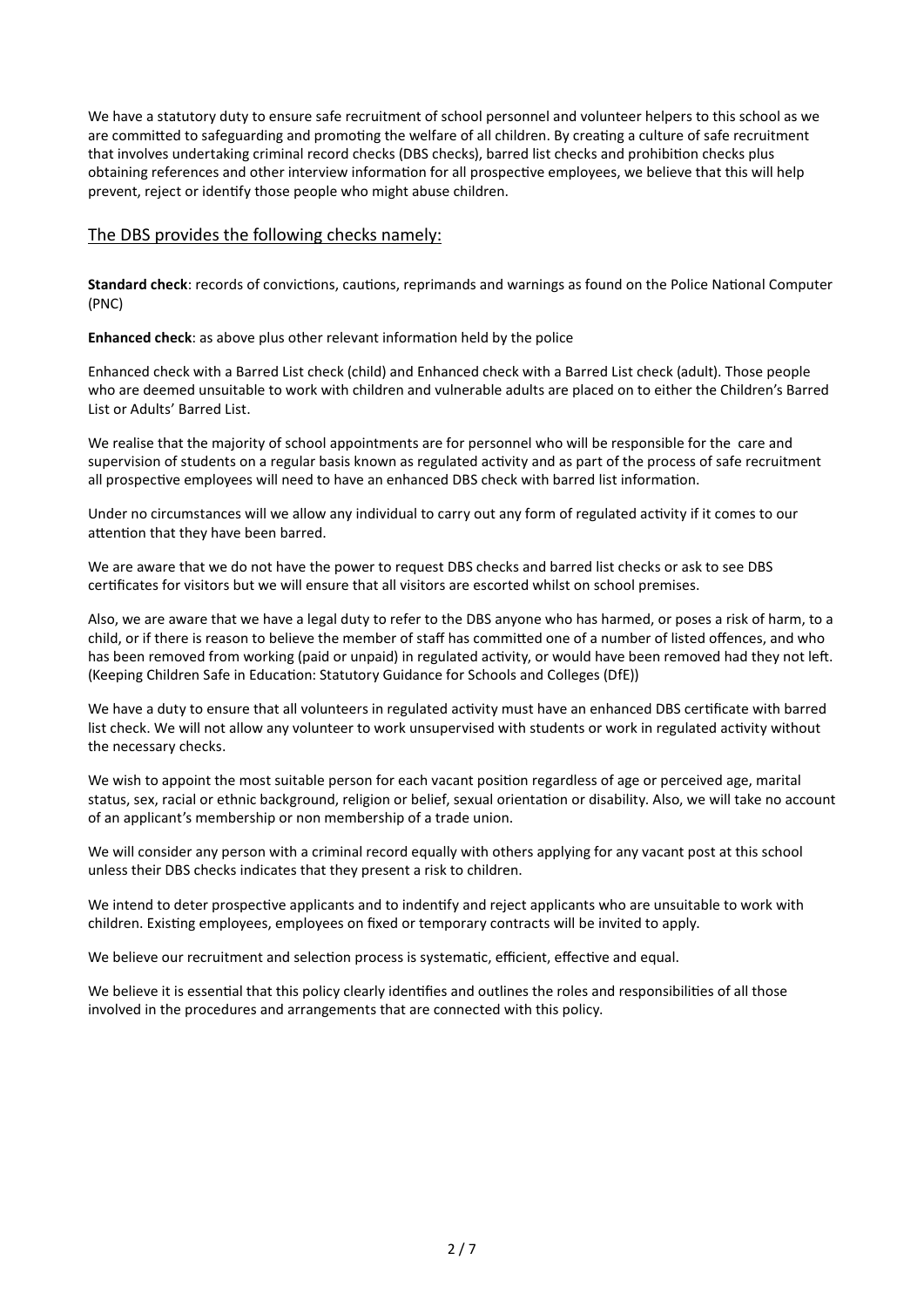#### **AIMS**

- To ensure compliance with all current guidance and legal requirements.
- To provide protection for children and vulnerable adults against those who might wish to harm them.
- To protect the interests of the school from those who may not be considered suitable to work with pupils and vulnerable adults.
- To ensure the practice of safe recruitment of school personnel and volunteer helpers.
- To ensure that a fair and legal recruitment procedure is in place.
- To work with other schools to share good practice in order to improve this policy.

## **PROCEDURE**

## **ROLE OF THE DIRECTORS**

The Directors have:

- the responsibility of ensuring that the safe recruitment process complies with all current guidance and legal requirements;
- delegated certain powers and responsibilities to the Office Director and/or Operations Director to oversee compliance with current guidance and legal requirements;
- delegated powers and responsibilities to the Office Director and/or Operations Director to ensure all school personnel and visitors to the school are aware of and comply with this policy;
- responsibility for ensuring that the school complies with all equalities legislation;
- nominated a Director to ensure that appropriate action will be taken to deal with all prejudice related incidents or incidents which are a breach of this policy and Cavendish Schools Equality policy;
- responsibility for ensuring funding is in place to support this policy;
- responsibility for ensuring this policy and all policies are maintained and updated regularly;
- responsibility for ensuring all policies are made available to parents;
- the responsibility of involving the School Council in the development, approval, implementation and review of this policy;
- responsibility for the effective implementation, monitoring and evaluation of this policy

## **ROLE OF THE OFFICE DIRECTOR AND OPERATIONS DIRECTOR**

The Office Director and Operations Director will:

- promote the safeguarding and welfare of children;
- ensure the school operates safe recruitment procedures;
- organise safe recruitment training for school personnel involved in recruitment;
- ensure all appointment panels to include one person who has successfully passed safe recruitment training;
- ensure all appropriate pre-employment checks are completed on school personnel, host carers and volunteer helpers;
- ensure contractors and agencies comply with this policy;
- ensure an up to date Single Central Record is maintained;
- ensure all school personnel, pupils and parents are aware of and comply with this policy;
- provide leadership and vision in respect of equality;
- provide guidance, support and necessary training to all staff;
- monitor the effectiveness of this policy;
- annually report to the Directors on the success and development of this policy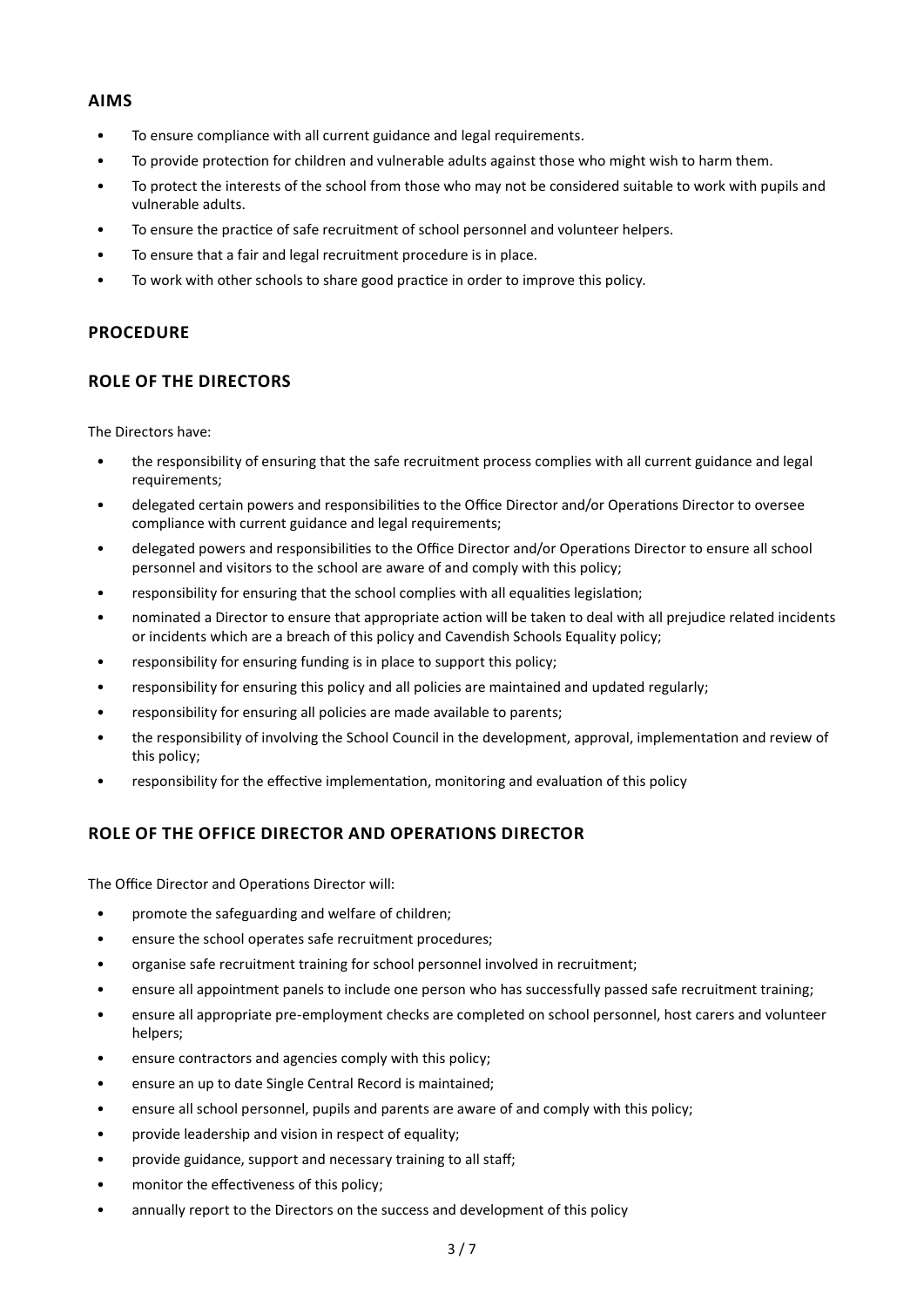## **SAFE RECRUITMENT PROCEDURE**

"Cavendish School of English is committed to safeguarding and promoting the welfare of children and young people and expects staff and volunteers to share this commitment".

We will include the above statement in:

- all publicity material
- recruitment websites that we use
- advertisements in either print or online media
- person specifications
- iob descriptions
- competency frameworks

When a post becomes vacant or is created then the following procedure takes place:

#### Job and Person Specification

- For every vacancy a job and person specification will be written and approved by the Office Director.
- All job descriptions and person specifications will include this statement of Cavendish Schools commitment to safe recruitment: "Cavendish School is committed to safeguarding and promoting the welfare of children and young people and expects staff and volunteers to share this commitment."

#### Job advertisement

- All vacancies will be advertised in an appropriate newspaper, journal, or website and will not be confined to those media which, because of their particular source of applicants, provide only or mainly applicants of a particular group.
- Advertisements may also be notified to the local job centre.
- All vacancies will also be posted on the Cavendish School Website, internal notice boards and emailed internally to staff, in order to facilitate internal promotions wherever possible as development opportunities for staff.
- On occasions it may be decided to restrict advertisements to internal candidates only. Furthermore junior posts will always be advertised internally in the first instance, to provide continuous development of existing members of staff unless the Management team agrees that this is not appropriate due to the specialist skills required for the post involved.
- Vacancies which are restricted to internal candidates only will be clearly indicated on the advertisement. All internal candidates will be selected for interview on the same criteria as external candidates.
- Employees on maternity leave will receive all advertisements for posts advertised in Cavendish School during their period of maternity leave.
- All advertisements will include this statement of Cavendish Schools commitment to safe recruitment: "Cavendish School is committed to safeguarding and promoting the welfare of children and young people and expects staff and volunteers to share this commitment."
- All advertisements will also state that appointments are subject to satisfactory references, and Enhanced DBS check, confirmation of a candidate's right to live and work in the UK and that Cavendish is an equal opportunities employer.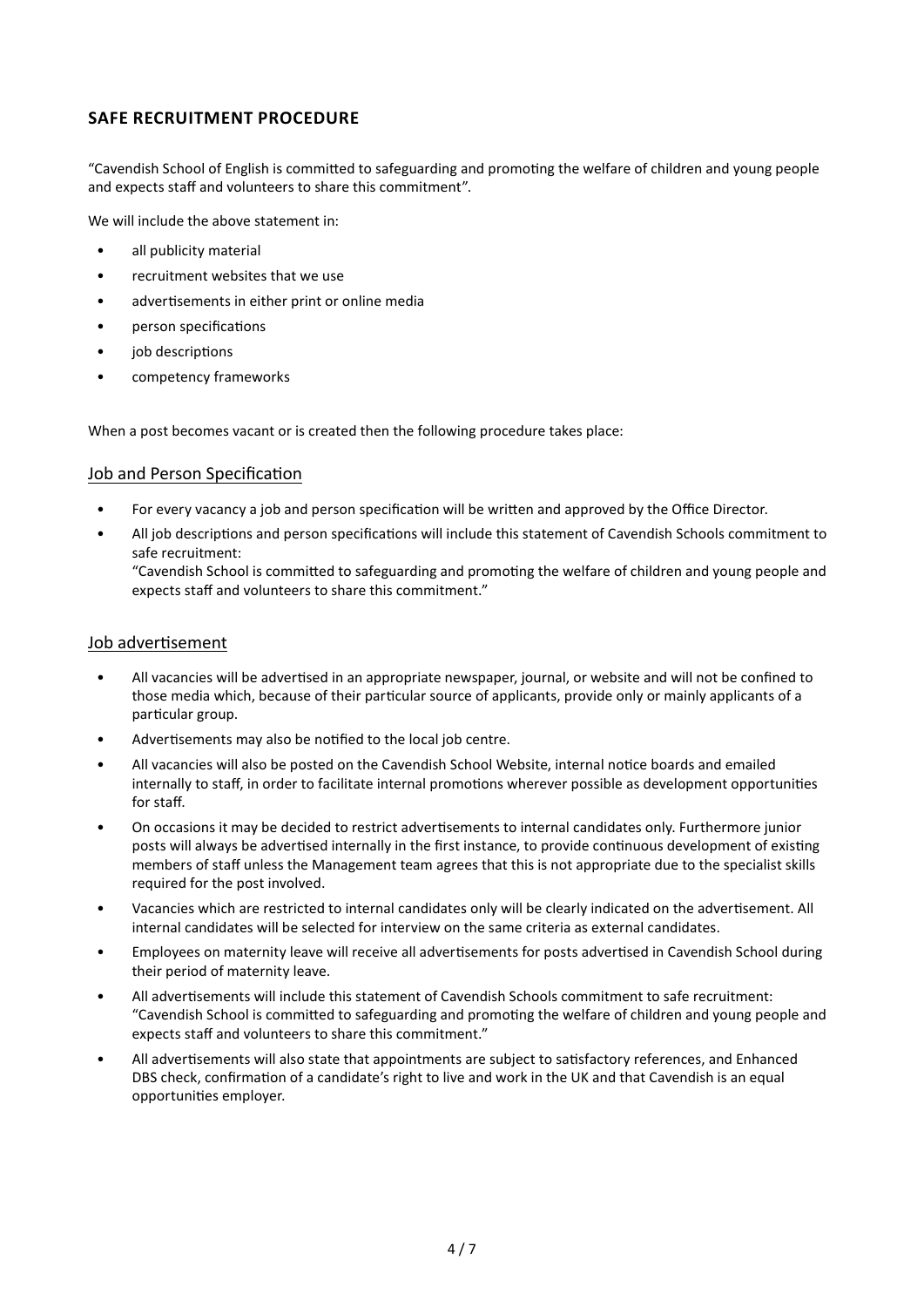## **Application**

- All interested applicants will be provided with an application form, job description, person specification and will be directed to the Cavendish Schools website for more information about the company.
- Application forms should include:
	- Full name
	- Date of Birth
	- Current address
	- NI number
	- Qualifications plus dates and awarding bodies
	- Full chronological history since secondary school (with any gaps in employment detailed)
	- Details of 2 referees
	- Explanation of exemption from Rehabilitation of Offenders Act. All criminal convictions etc must be declared.
	- Requirement to provide DBS disclosure
- All applications will be acknowledged within two weeks.

#### Short Listing and References

- Short listing will be undertaken by the appropriate sub-committee (this should include the line manager).
- All applications will be considered.
- Applicants will be short listed for the post if they suit the job description and person specification.
- Immediately after short listing, reference requests will be sent for those candidates short listed.
- All referees will be asked if there is any reason why the candidate should not work with children or if they have been involved in any staff conduct issues.
- All references will be checked for consistent information.
- The candidate will be asked to clarify any highlighted discrepancies.
- Those shortlisted will be informed immediately after the short listing process has taken place. Unsuccessful applicants will also be informed.
- Shortlisted candidates will be sent:
	- details of the interview process
	- directions to the place of interview
- Shortlisted candidates will be asked if they have a disability within the meaning of the Equality Act 2010 and if they require any particular adjustments to accommodate their particular needs.
- Candidates will be informed if they will have to undertake any skill tests as part of the interview.

#### The Interview

- Interviews will, ideally, be conducted by at least 2 members of staff
- All candidates will be asked the same set of interview questions and their responses graded, in order to ensure consistency.
- All candidates will be assessed for their suitability to the post and their capability to safeguard and protect the welfare of students.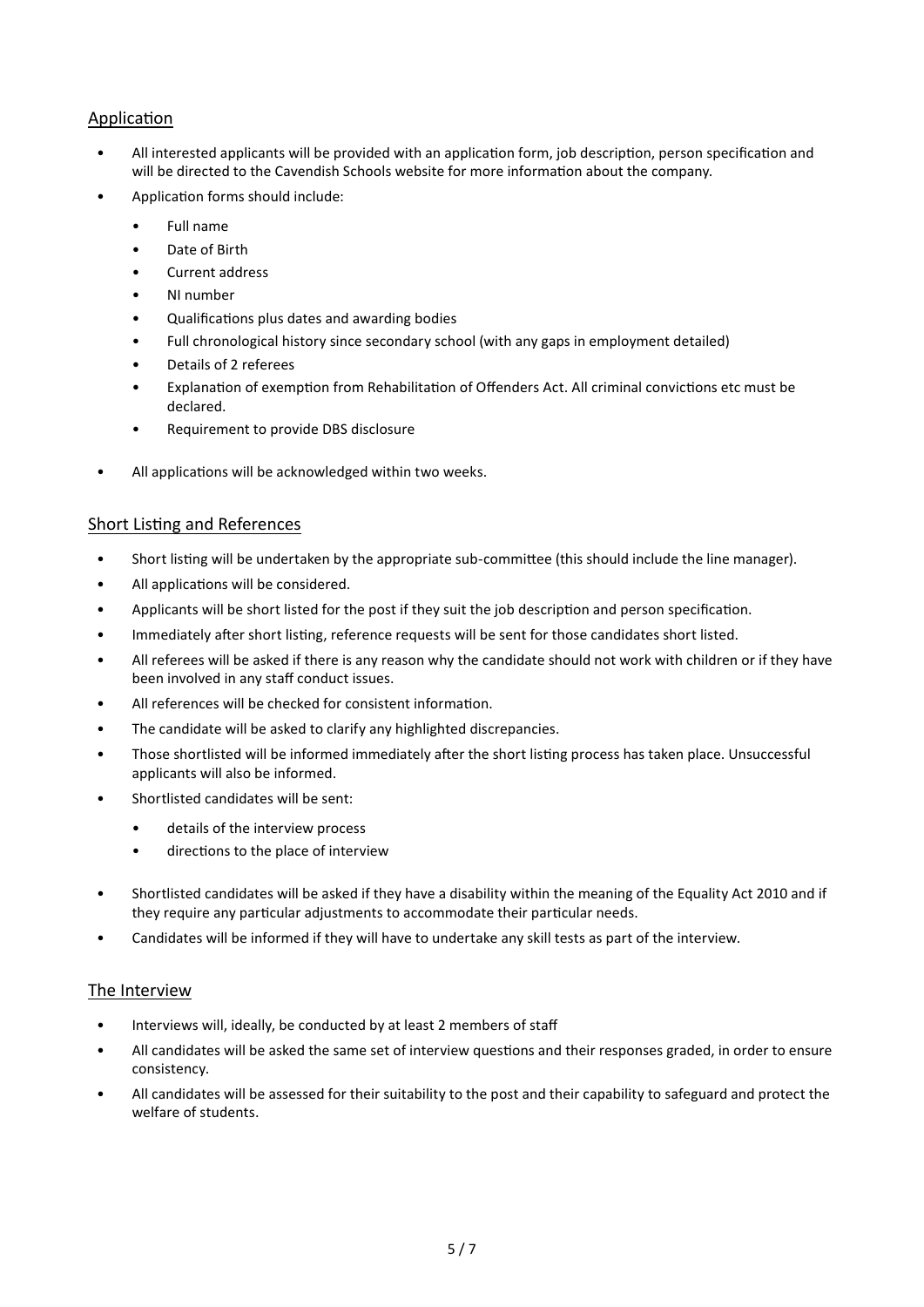## Job Offer

- The Office Director and Operations Director who interview those shortlisted will identify a suitable candidate.
- A job offer will be made subject to the following Pre Employment Checks for the Successful Candidate.

## Pre - Employment Checks for the Successful Candidate

Before taking up the post the following checks will be undertaken on the successful candidate:

- References (2) specifically asking whether a referee knows of any reason why a candidate should not work with children or young people under 18 years old;
- Proof of identity with current photographic ID and proof of address
- Provision of a Disclosure and Barring Service (DBS) disclosure (with a Barred List check) where the person will be engaging in regulated activity
- Proof that a candidate for a teaching vacancy is not subject to a prohibition order
- A barred list check if a DBS certificate is not available before an individual begins regulated activity
- Proof of qualifications
- Proof of a right to work in the UK
- Employment history references (verification of employment history including dates with company)

An appointment will not be confirmed until receipt of all of the above.

#### Terms and Conditions of Employment

The successful candidate will be sent:

- a letter offering them the job
- a statement of the terms and conditions of employment
- Cavendish Staff Handbook
- Any relevant teaching manual (relevant to department)
- Information about Cavendish Schools policies and a link to their online location
- Information about Cavendish Schools company pension scheme

The successful candidate will sign and return the terms and conditions of employment, plus receipt of all other induction documentation.

#### Internal Promotions

If the successful candidate is a present member of staff then they will be sent:

- a letter confirming the variation to his or her terms and conditions including details of:
	- Start date of new position
	- Line manager
	- **Salary**